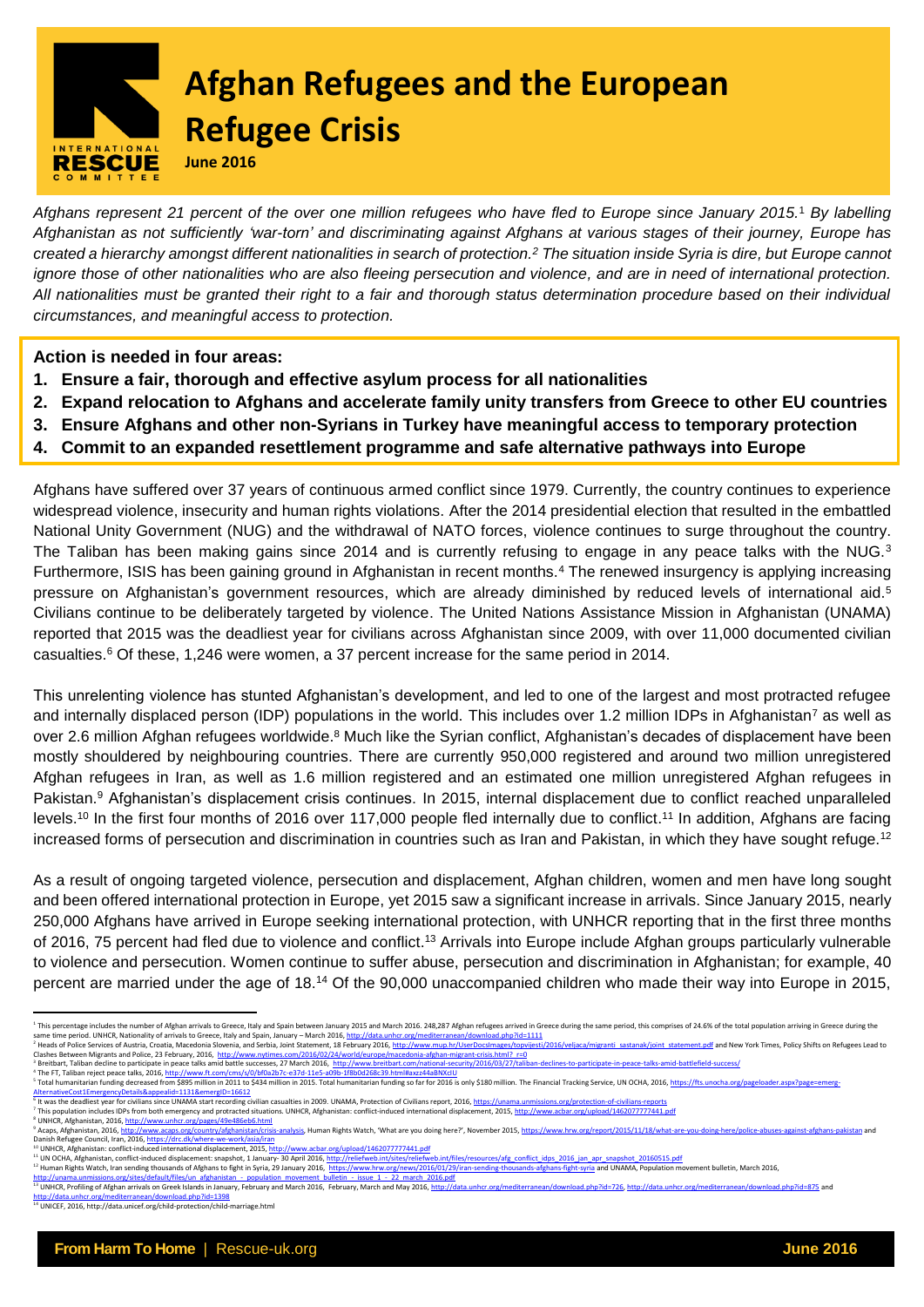half were from Afghanistan, and most were boys.<sup>15</sup> IRC staff working with unaccompanied children from Afghanistan state that these boys have often been exposed to sexual violence and other forms of exploitation.<sup>16</sup> Furthermore, 44 percent of Afghan arrivals into Greece were of Hazara ethnicity<sup>17</sup> an ethnic group that has been consistently persecuted as targets of massacres and human rights violations by the Taliban, al-Qaeda and most recently by ISIS.<sup>18</sup> These children, women and men are often in urgent need of international protection.

The majority of Afghans applying for protection in EU states in 2015 were successful; around 60 percent of Afghans received either refugee status or subsidiary protection. Yet this recognition rate consistently decreased in the first three months of 2016, averaging at 52 percent.<sup>19</sup> This may be a result of EU states subjecting some nationalities to unfair or discriminatory asylum restrictions in the context of unprecedented numbers of asylum applications.

**"They [The Taliban and other extremist groups] don't have mercy on one small baby. I knew that here they [Europe] know about humanity, that's why we came"** – Mohammed, an Afghan refugee in Lesbos, Greece

Afghans have experienced differential treatment en-route to, and in, Europe. In November there were reports of differential treatment in the registration of different nationalities arriving on the Greek islands.<sup>20</sup> In February Austria, Croatia, Slovenia, Serbia and Macedonia tightened border controls and restricted entry only to persons 'arriving from war-torn areas and in need of international protection' – referencing Syria and Iraq, but not Afghanistan.<sup>21</sup> As such, Afghans were among the first to be left stuck in dire conditions at Greece's northern border. Recent figures show nearly 10,000 Afghans remain in Greece.<sup>22</sup> Tensions have increased as a result of perceived 'special treatment' towards Syrians and reduced opportunities for Afghans to stay in Europe legally.<sup>23</sup> Afghans remain ineligible for relocation from Greece or Italy to other EU Member States as the EU-wide relocation scheme only applies to applicants from a country with a 75 percent recognition rate for aylum - such as Syrians, Iraqis and Eritreans.<sup>24</sup> Although as many as one in five Afghan men, women, and children in Greece may be trying to reach family elsewhere in Europe,<sup>25</sup> options for family reunion under the Dublin III regulation are not being made adequately available.

The recent EU-Turkey deal, which provides resettlement pathways for Syrians in Turkey into Europe, also does not apply to Afghans.<sup>26</sup> As part of the deal, Afghan asylum seekers and refugees are being returned to Turkey under the assumption that they will have access to effective protection. As Turkey applies a geographical limitation to the Refugee Convention, only asylum seekers fleeing persecution in Europe are eligible for full refugee status.<sup>27</sup> Refugees from Syria are granted 'Temporary Protection' as a group, which grants limited legal status and access to state-supported services, but these benefits remain insufficiently accessible in practice, and this status does not extend to non-Syrians.<sup>28</sup> There are also rumours that Turkey's two year-old asylum system has suspended the processing of asylum applications for Afghans, citing a backlog of applications.<sup>29</sup> At the time of writing, the Turkish government was denying requests to release the numbers and breakdown of international protection applicants, so the full extent of this is unknown.<sup>30</sup> Therefore, although Turkey hosts approximately 105,600 registered Afghan refugees<sup>31</sup> (and in reality numbers will be much higher), Afghans remain trapped in limbo, without access to protection in Turkey nor adequate safe and legal pathways into Europe or elsewhere. This forces Afghans into the dangerous hands of smugglers, to resort to negative coping mechanisms in order to survive in Turkey, or to return home to an active conflict.

#### **Action is needed in four areas:**

- **1. Ensure a fair, thorough and effective asylum process for refugees of all nationalities**
- a. EU Member States must ensure full and fair asylum procedures for all, avoiding policy that amounts to asylum classification based on nationality, instead of the case-by-case evaluation required by international law.
- b. The EU must support the Greek Asylum Service to establish an effective asylum processing system that ensures a fair and thorough refugee status determination process based on individual assessments. The current system of applying for asylum requires calling a single Skype user ID available for as little as an hour a week to book an appointment.

<sup>15</sup> European Commission, Third report on relocation and resettlement, May 2016, p. 3-[4, http://ec.europa.eu/dgs/home-affairs/what-we-do/policies/european-agenda-migration/proposal-implementation-](http://ec.europa.eu/dgs/home-affairs/what-we-do/policies/european-agenda-migration/proposal-implementation-package/docs/20160518/communication_third_report_on_relocation_and_resettlement_en.pdf)

[package/docs/20160518/communication\\_third\\_report\\_on\\_relocation\\_and\\_resettlement\\_en.pdf](http://ec.europa.eu/dgs/home-affairs/what-we-do/policies/european-agenda-migration/proposal-implementation-package/docs/20160518/communication_third_report_on_relocation_and_resettlement_en.pdf)<br><sup>16</sup> IRC Bulgaria assessment, May 2016

n we*xu*ngan waxsaankun, way zazu<br><sup>27</sup> UNHCR, Profiling of Afghan arrivals on Greek Islands in January, February and March 2016, February, March and May 2016, <u>http://data.unhcr.org/mediterranean/download.php?id=726, http:</u>

<http://data.unhcr.org/mediterranean/download.php?id=1398><br><sup>18</sup> Minority Rights Group International, Afghanistan: Hazara, 2008, <u>http://www.refworld.org/docid/49749d693d.html</u>

<sup>&</sup>lt;sup>19</sup> European Asylum Support Office, Latest Asylum Trends, 201[5, https://easo.europa.eu/wp-content/uploads/LatestAsylumTrends20151.pdf](https://easo.europa.eu/wp-content/uploads/LatestAsylumTrends20151.pdf) and European Asylum Support Office, Latest Asylum Trends, January, February and March 2

[statistics/](https://easo.europa.eu/analysis-statistics/)<br><sup>20</sup> The Guardian, Chaos on Greek Islands as refugee registration favours Syrians, 21 November 2015, <u>http://www.theguardian.com/world/2015/nov/21/chaos-greek-islands-three-tier-refugee-registration-system-syri</u> 25 Profiling of Afghan arrivals on Greek Islands in January, February and March 2016. February, March and May 2016. http://data.unhcr.org/mediterranean/download.php?id=726. http://data.unhcr.org/mediterranean/download.php?

<http://data.unhcr.org/mediterranean/download.php?id=1398><br><sup>26</sup> European Commission, Implementing the EU-Turkey Agreem 26 European Commission, Implementing the EU-Turkey Agreement Questions and Answers, 20 April 2016, [http://europa.eu/rapid/press-release\\_MEMO-16-1494\\_en.htm](http://europa.eu/rapid/press-release_MEMO-16-1494_en.htm)l

UNHCR, Turkey, 2016, http://

<sup>28</sup> UNHCR, Turkey: Syrian refugees and asylum seekers, 201[6, http://reporting.unhcr.org/node/10237](http://reporting.unhcr.org/node/10237)

<sup>&</sup>lt;sup>9</sup> Economist, Thousands of Afghan migrants have hit a dead end in Turkey, 5 April 2016, <u>http://www.economist.com/news/europe/21696242-town-van-boasts-mountains-lake-and-stranded-asylum-seekers-thousands-afghan-migrants-h</u> <sup>30</sup> Amnesty International, June 2016, No Safe Refuge: Asylum-seekers and refugees denied effective protection in Turkey. Available at <u>http://reliefweb.int/sites/reliefweb.int/files/resources/EUR4438252016ENGLISH.pdf</u><br><sup>31</sup>